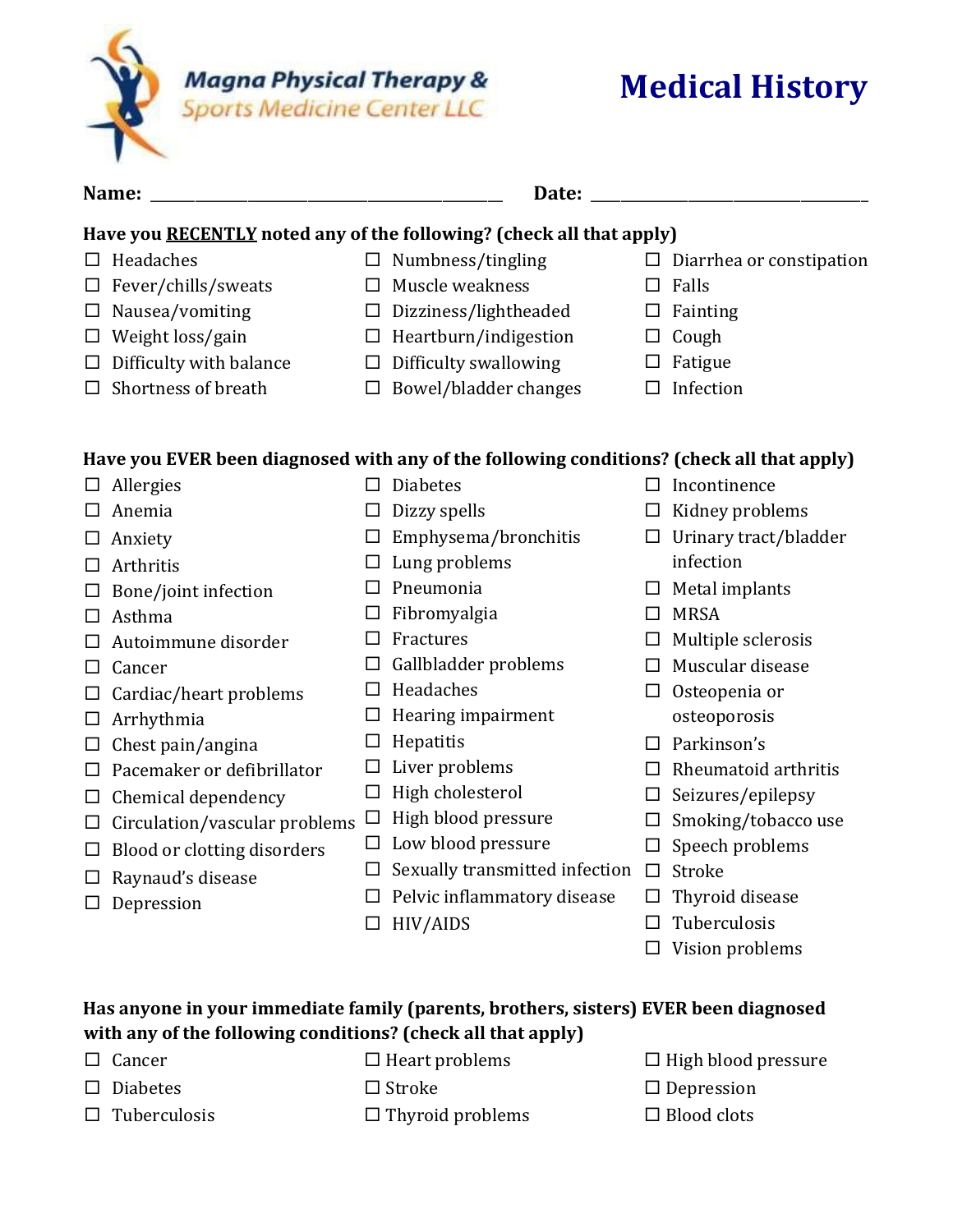| During the past month have you been bothered by having little interest or pleasure in doing     |               | During the past month have you been feeling down, depressed or hopeless? Yes No |        |  |
|-------------------------------------------------------------------------------------------------|---------------|---------------------------------------------------------------------------------|--------|--|
| things? Yes No                                                                                  |               |                                                                                 |        |  |
| Is this something with which you would like help? Yes No                                        |               |                                                                                 |        |  |
| Do you ever feel unsafe at home or has anyone hit you or tried to injure you in any way? Yes No |               |                                                                                 |        |  |
| Have you received any of the following treatments in the past year?                             |               |                                                                                 |        |  |
| Chiropractic                                                                                    | Yes No        | Speech Therapy                                                                  | Yes No |  |
| Home Care Physical Therapy                                                                      | <b>Yes</b> No | Occupational Therapy                                                            | Yes No |  |
| Please list any allergies:                                                                      |               |                                                                                 |        |  |
|                                                                                                 |               |                                                                                 |        |  |
|                                                                                                 |               |                                                                                 |        |  |
|                                                                                                 |               |                                                                                 |        |  |
| Please list any surgeries you have had:                                                         |               |                                                                                 |        |  |
|                                                                                                 |               |                                                                                 |        |  |
|                                                                                                 |               |                                                                                 |        |  |
|                                                                                                 |               |                                                                                 |        |  |
| Please list any medications you are currently taking or attach a medication list:               |               |                                                                                 |        |  |
| Drug                                                                                            | Dose          | Frequency                                                                       |        |  |
|                                                                                                 |               |                                                                                 | Reason |  |
|                                                                                                 |               |                                                                                 |        |  |
|                                                                                                 |               |                                                                                 |        |  |
|                                                                                                 |               |                                                                                 |        |  |
| Have you ever taken steroid medication for any medical condition? Yes No                        |               |                                                                                 |        |  |
| Have you ever taken blood thinners or anticoagulants for any medical condition? Yes No          |               |                                                                                 |        |  |
|                                                                                                 |               |                                                                                 |        |  |
| Are you currently pregnant? Yes No                                                              |               |                                                                                 |        |  |
|                                                                                                 |               |                                                                                 |        |  |
| Do you currently exercise? Yes No                                                               |               |                                                                                 |        |  |
|                                                                                                 |               |                                                                                 |        |  |
| Weight: __________________lbs Height: _________ft________in                                     |               |                                                                                 |        |  |
| Client/Patient/Guardian Signature:                                                              |               |                                                                                 |        |  |